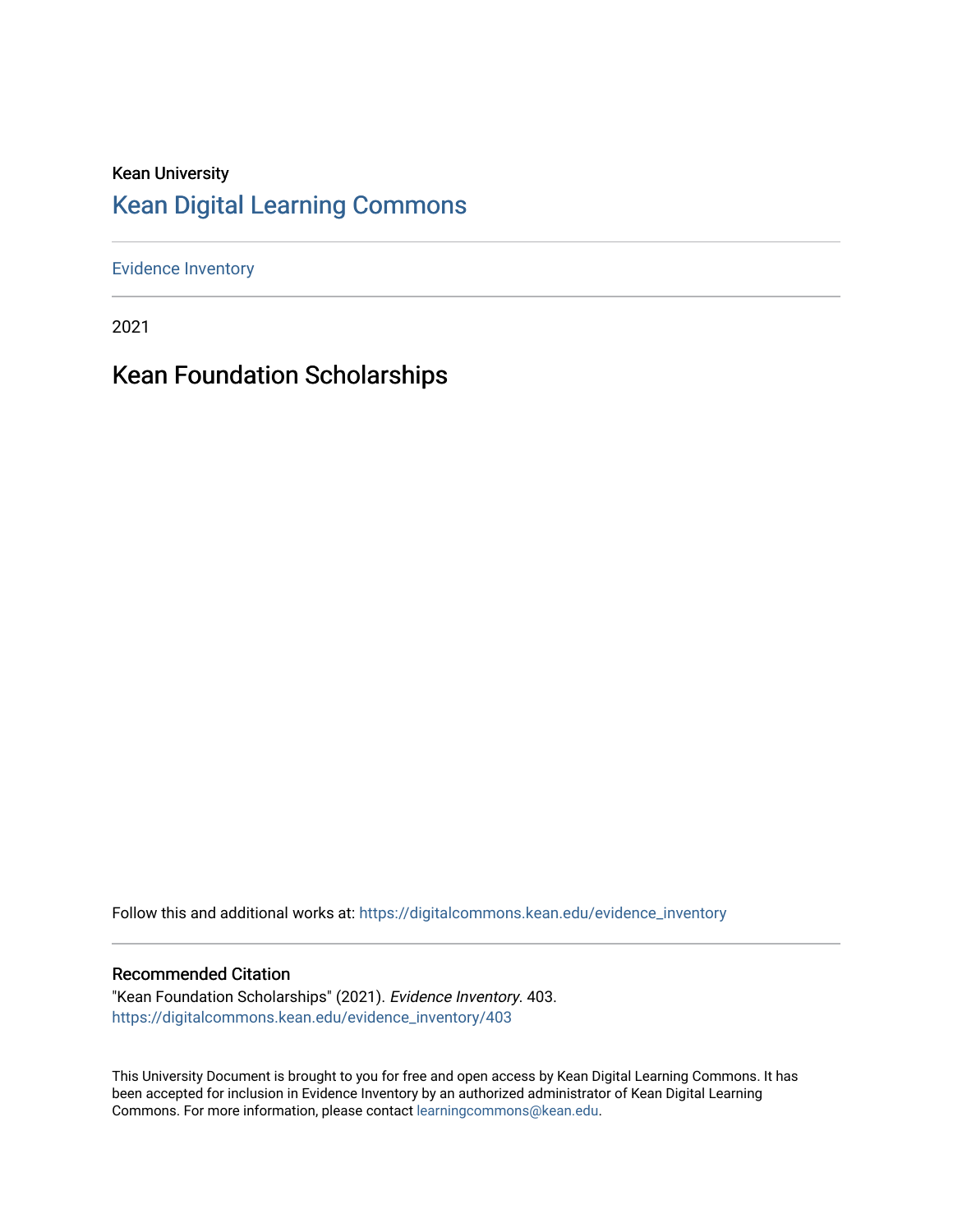## Kean Foundation Scholarships

#### Abstract

Kean Foundation Scholarships

#### Keywords

Kean Foundation Scholarships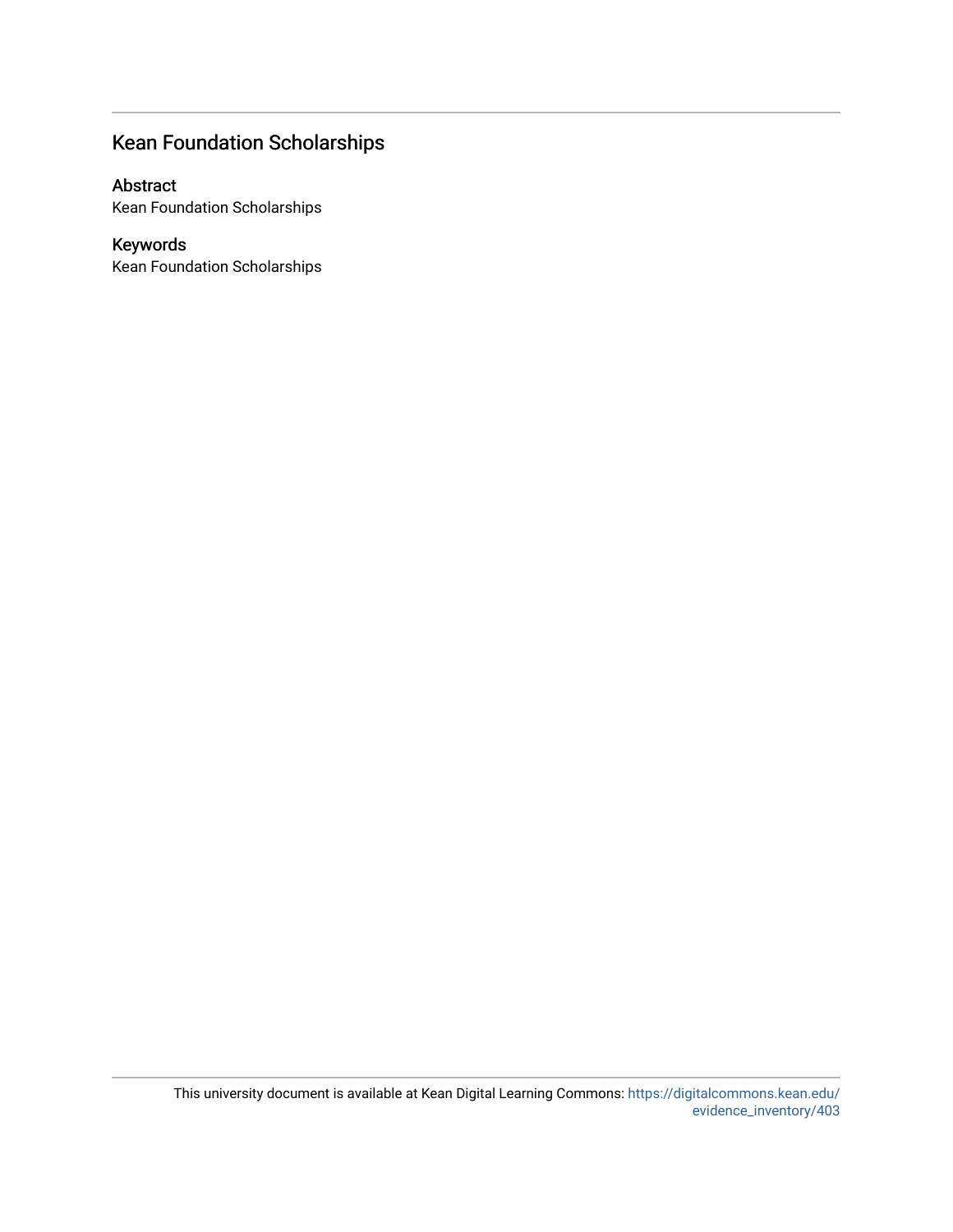# Fall 2021 Semester

Learn more about the University's health and safety [protocols](https://www.kean.edu/welcome-fall-2021-semester) to help protect the campus community from COVID-19 and reduce the spread of the virus.

## [Home](https://www.kean.edu/) • [Offices](https://www.kean.edu/offices) A Z • Financial Aid & [Scholarship](https://www.kean.edu/offices/financial-aid/scholarship-services) Services • Scholarship Services

# Kean Foundation Scholarships

The Kean University Foundation is the university's primary fundraising and gift-receiving organization. It was founded in 1984 as a non-profit, tax exempt organization that advances the mission of Kean University by pursuing and securing private support to benefit Kean's students, faculty, programs, and/or facilities.

#### Who is eligible?

All new and current students are eligible to apply for Kean University Foundation Scholarships. This is a competitive application of Kean's best and brightest students, so be sure to prepare your application thoughtfully.

#### Tips to apply:

- One single application will enable you to be considered for any scholarship that matches your academic history, program, interests and other criteria.
- You will be applying for a scholarship for the 2022-23 academic year, so respond to questions accordingly.
- Be sure to answer each question in the application. The more complete your application, the better your chances of getting matched.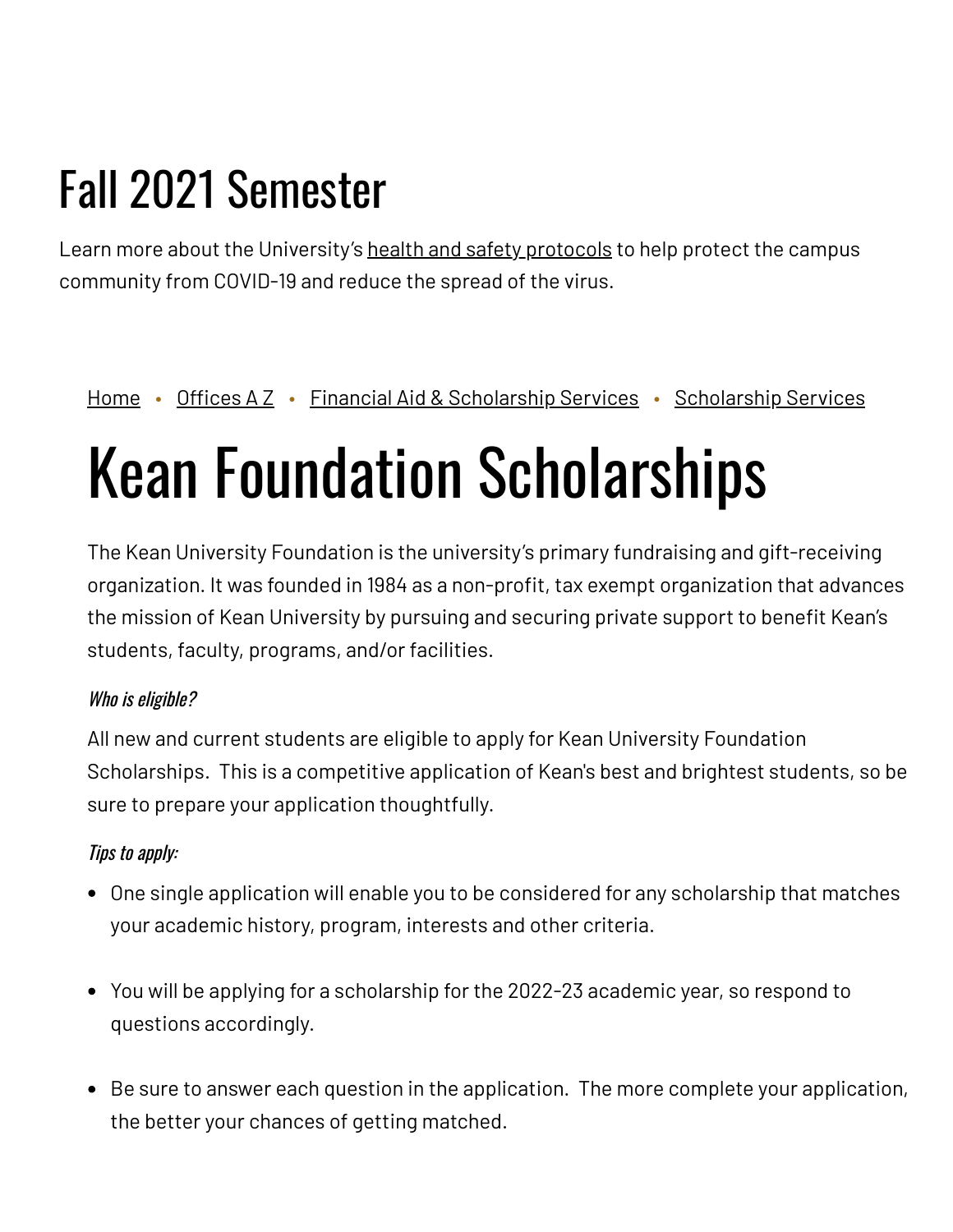- Write a well written thoughtful response to the writing prompt. Take this opportunity to introduce yourself to the Scholarship Committee.
- Plan your time. As part of the application you will need a Kean faculty or administrator to nominate you for scholarship consideration. Request this from an individual who will be able to provide insight to who you are and some of your success stories. Be sure to provide ample lead time to ensure you are conscientious of their busy schedules.
- Submit your FAFSA as early as possible as this information may be need for consideration of some scholarships. **FAFSA for [2022-23](https://studentaid.gov/h/apply-for-aid/fafsa) opens October 1, 2021**

#### Application Process:

1. **Follow the link below.** Be sure to select the correct application. If you will be a new incoming freshmen or you are a current undergraduate student, then use the application for undergraduate students. Current and new graduate students will use the graduate application.

*Applications will open on October 1, 2021 ~ Please return here to apply online.*

*\*NOTE: New Incoming freshmen have a priority deadline date of February 1, 2022.* **New & Current [UNDERGRADUATE](https://kean.scholarships.ngwebsolutions.com/ScholarX_ApplyForScholarship.aspx?applicationformid=20214&AYID=1477) Students | Application Deadline: March 1, 2022**

**New & Current GRADUATE Students | [Application](https://kean.scholarships.ngwebsolutions.com/ScholarX_ApplyForScholarship.aspx?applicationformid=20238&AYID=1477) Deadline: August 1, 2022** 

2. **Self-manage the application process.** Be sure to meet application deadlines. This includes receiving your letter of nomination. It is the applicant's responsibility to follow up with their faculty or administrator to ensure that your nomination is completed and submitted.

#### Decision Process:

- New incoming freshmen who have submitted their application by the priority deadline should be notified in April. All other undergraduate applicants will begin to receive awards in May and awarding may continue through the summer.
- New and continuing graduate students will receive decisions on a rolling basis beginning in May and awarding may continue through the summer.

*NOTE: Even though the application will be open through the end of July, your program may*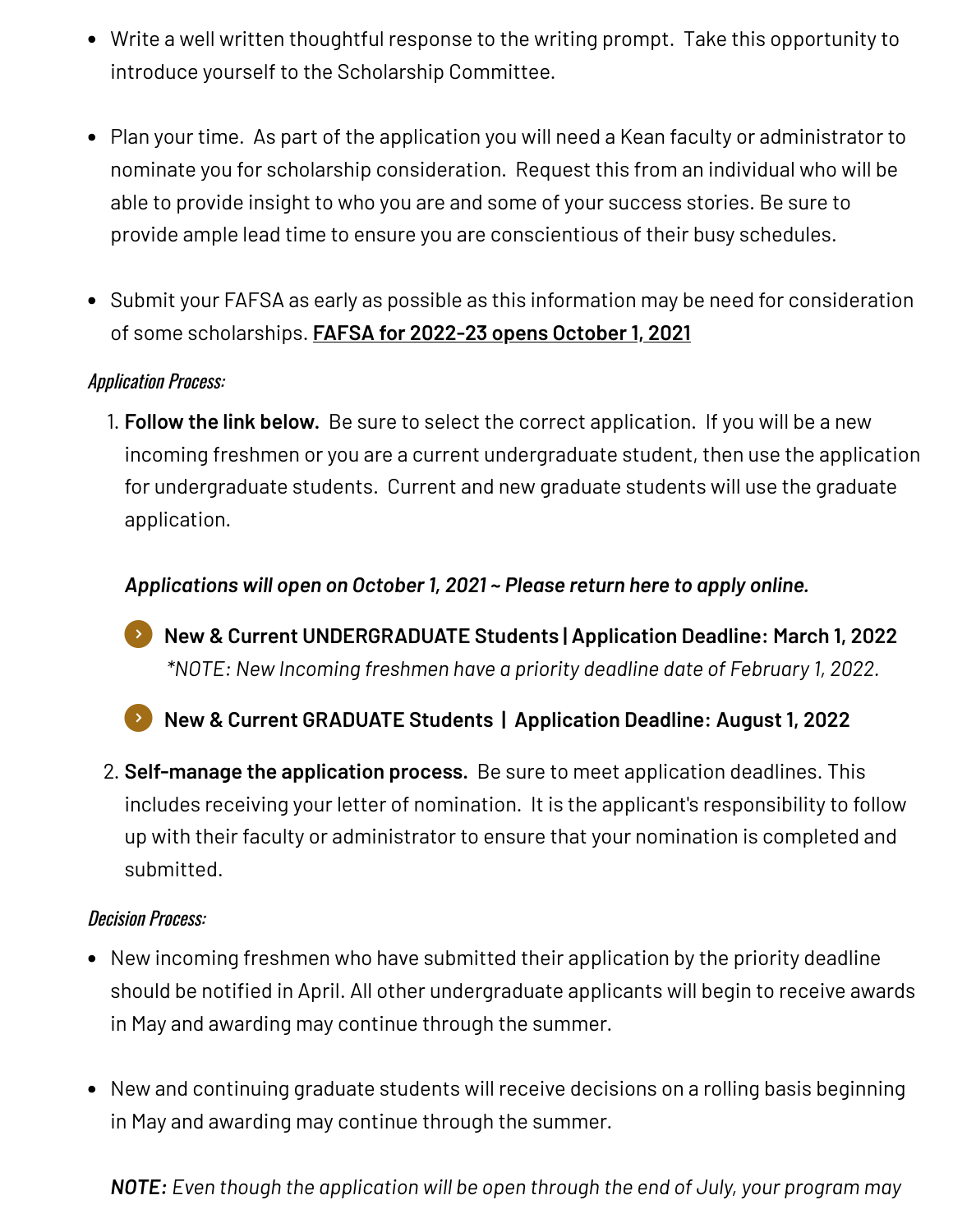*have an earlier deadline so we encourage you to submit the application as early as possible. If you wish to be considered for non-departmental scholarships that are open to both graduate and undergraduate students, your scholarship application must be received by March 1, 2022.*

- Students are notified via email from the Kean University Scholarship Manager portal.
- Selected scholars will be asked to review the scholarship agreement and accept the award and submit a formal thank you letter to our generous donor.

# Ready to create opportunities?

Learn more about how you can engage with Kean University and be part of the growing community of generous donors. Make your gift to the Kean Fund for Excellence.

**[Kean University Foundation](https://www.keanfoundation.org/foundation)**

# Financial Aid & [Scholarship](https://www.kean.edu/offices/financial-aid) Services

#### **[Scholarship](https://www.kean.edu/offices/financial-aid/scholarship-services) Services**

**Merit [Scholarships](https://www.kean.edu/offices/financial-aid/scholarship-services/merit-scholarships-new-incoming-students) for New Incoming Students**

**Kean Foundation [Scholarships](https://www.kean.edu/offices/financial-aid/scholarship-services/kean-foundation-scholarships)**

**External [Scholarships](https://www.kean.edu/offices/financial-aid/scholarship-services/external-scholarships)**

**Net Price [Calculator](https://www.kean.edu/offices/financial-aid/financial-aid-estimators)**

**[Disbursements](https://www.kean.edu/offices/financial-aid/disbursements-and-adjustments) and Adjustments**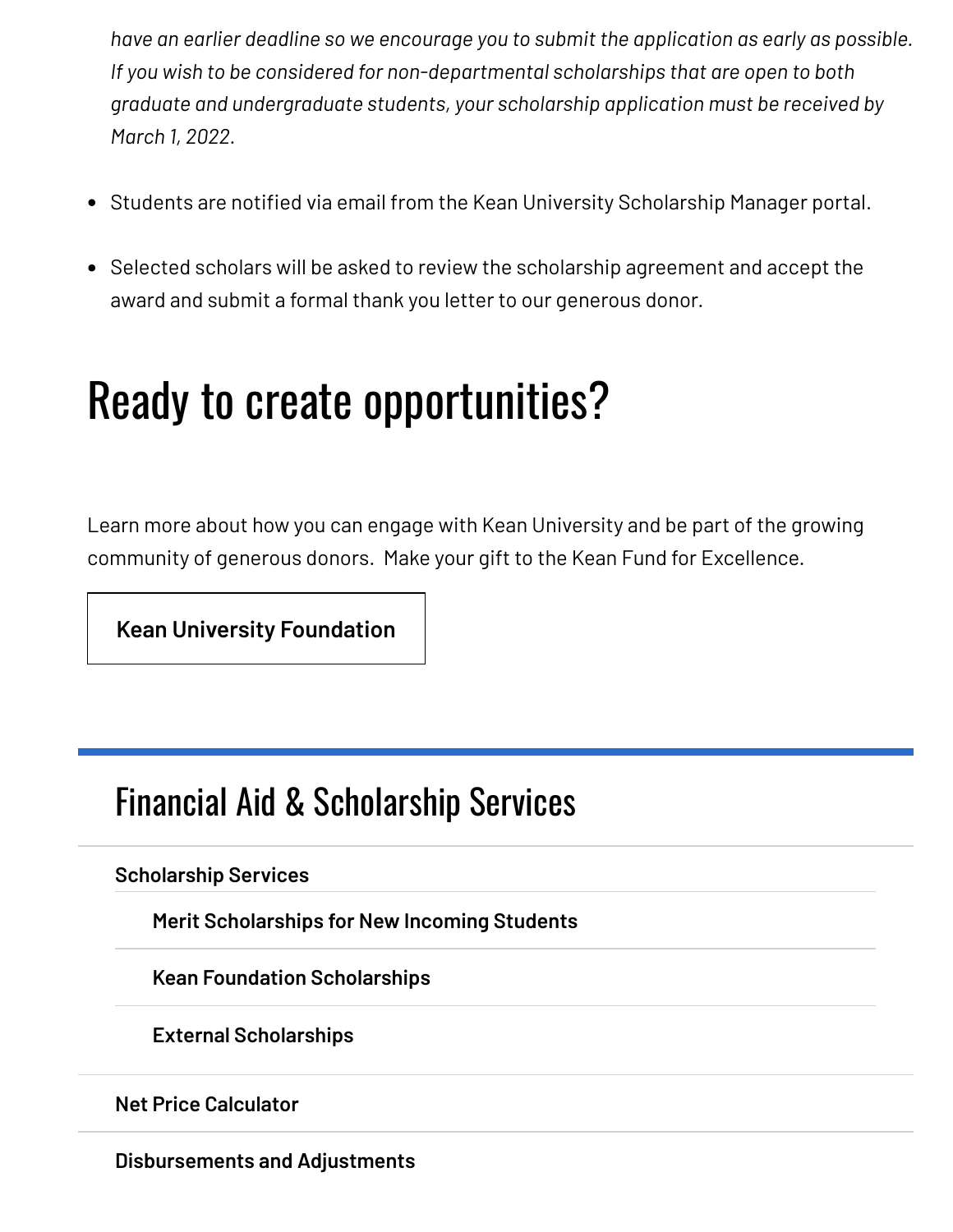**[Financial](https://www.kean.edu/offices/financial-aid/financial-aid-events) Aid Events**

**[Forms](https://www.kean.edu/offices/financial-aid/financial-aid-forms)**

**[Frequently](https://www.kean.edu/offices/financial-aid/frequently-asked-questions-aid) Asked Questions**

**[Graduate](https://www.kean.edu/offices/financial-aid/graduate-students) Students**

**HEERF (Higher Education [Emergency](https://www.kean.edu/offices/financial-aid/heerf-higher-education-emergency-relief-fund) Relief Fund)**

**Kean Tuition [Promise](https://www.kean.edu/offices/financial-aid/kean-tuition-promise)**

**NJ State [Scholarships](https://www.kean.edu/offices/financial-aid/nj-state-scholarships)**

**[Office](https://www.kean.edu/offices/financial-aid/financial-aid-office-hours) Hours**

**[Staff](https://www.kean.edu/financial-aid-staff)**

**Third Week [Attendance](https://www.kean.edu/offices/financial-aid/third-week-attendance-policy) Policy**

**[Unemployment](https://www.kean.edu/offices/financial-aid/unemployment-tuition-waiver) Tuition Waiver**

**[Verification](https://www.kean.edu/offices/financial-aid/verification)**

**[Withdrawal](https://www.kean.edu/offices/financial-aid/withdrawal-classes) From Classes**

**Cost of [Attendance](https://www.kean.edu/offices/financial-aid/cost-attendance)**

**Consumer [Information](https://www.kean.edu/offices/financial-aid/consumer-information)**

## Kean University

1000 Morris Avenue Union, New Jersey 07083

**[908-737-KEAN](tel:908-737-5326) (5326)**